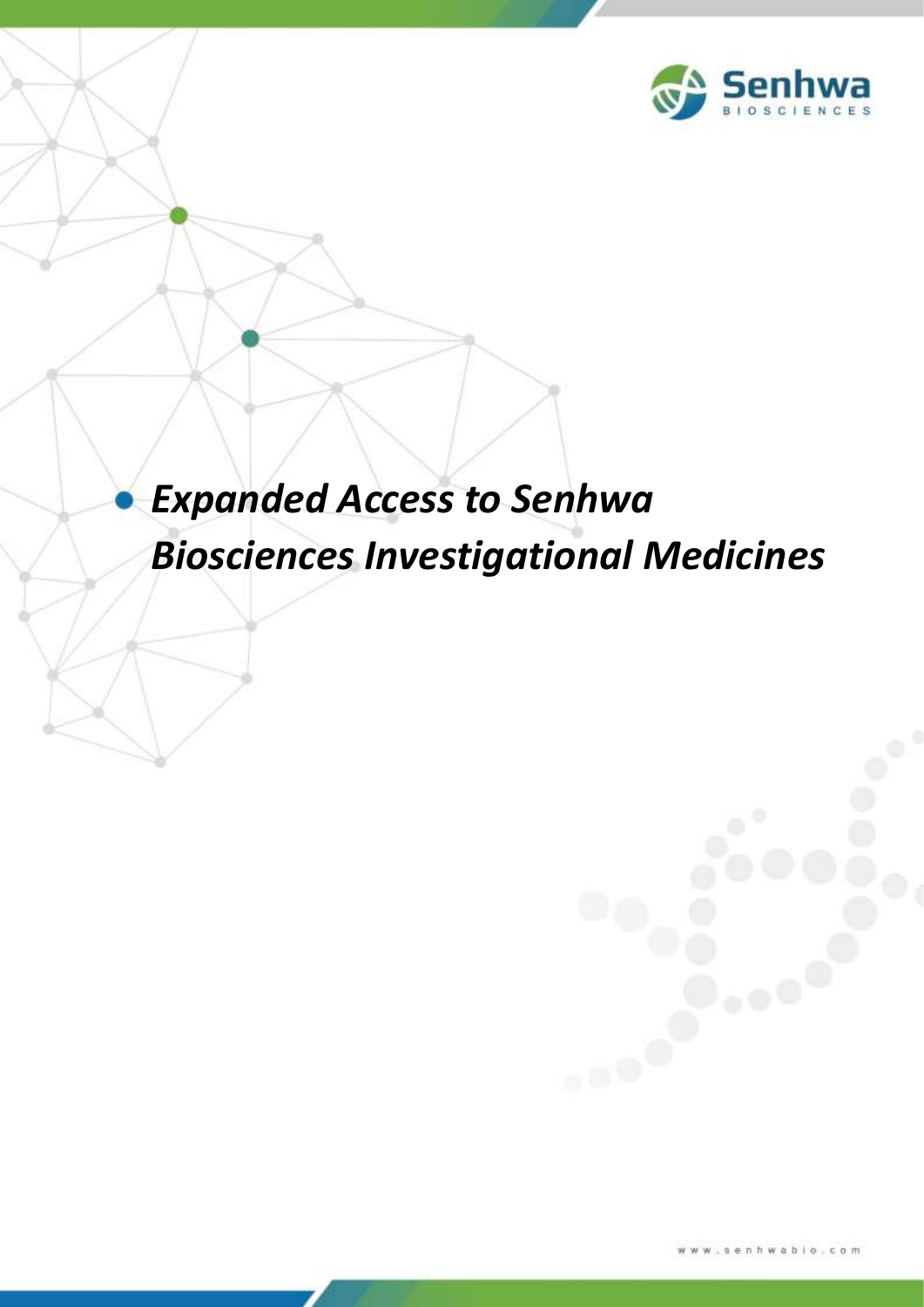At Senhwa Biosciences Inc., we are committed to identifying and developing innovative therapies that have the potential to fundamentally change the way patients are treated. Our central philosophy is to unearth validated targets or therapies that could significantly improve treatment but have not yet been properly exploited. Senhwa Biosciences aims to take innovative therapies that could impact the current standard of care and drive them through to clinical Proof-of-Concept.

Our ultimate goal is to provide access to these therapies through marketing authorization. However, before our product candidates might be available through these means, Senhwa Biosciences is committed to carefully considering access to our investigational medicines through expanded access.

The best way to see if a new medicine is sufficiently safe and effective is through clinical studies. Senhwa Biosciences prefers, where possible, to provide patients the opportunity to participate in our clinical studies. However, we recognize not everyone has this opportunity. We will consider early access for patients suffering from serious or immediately life-threatening diseases for which there are no satisfactory alternative treatments available and no chance to enroll in a clinical study.

Our first concern is the safety and well-being of the patient. This is important because these investigational medicines have not completed the normal course of study for the indications under investigation. The patient's treating physician must submit all requests. We will work with this physician to determine whether access to the investigational medicine is best for the patient, which may require more detailed case information to evaluate fully.

Senhwa Biosciences is committed to evaluating all requests in a fair and equitable manner. Decisions are made on a case-by-case basis, and only after considering safety and the possible benefits for the patient based on what we already know about the investigational medicine.

There is no guarantee that every request will be fulfilled; however, each request will be given careful consideration by Senhwa Biosciences whose decisions are final. The requesting physician must agree to obtain appropriate regulatory and ethics committee approvals and comply with regulatory obligations, including obtaining patient consent, patient monitoring, and safety reporting.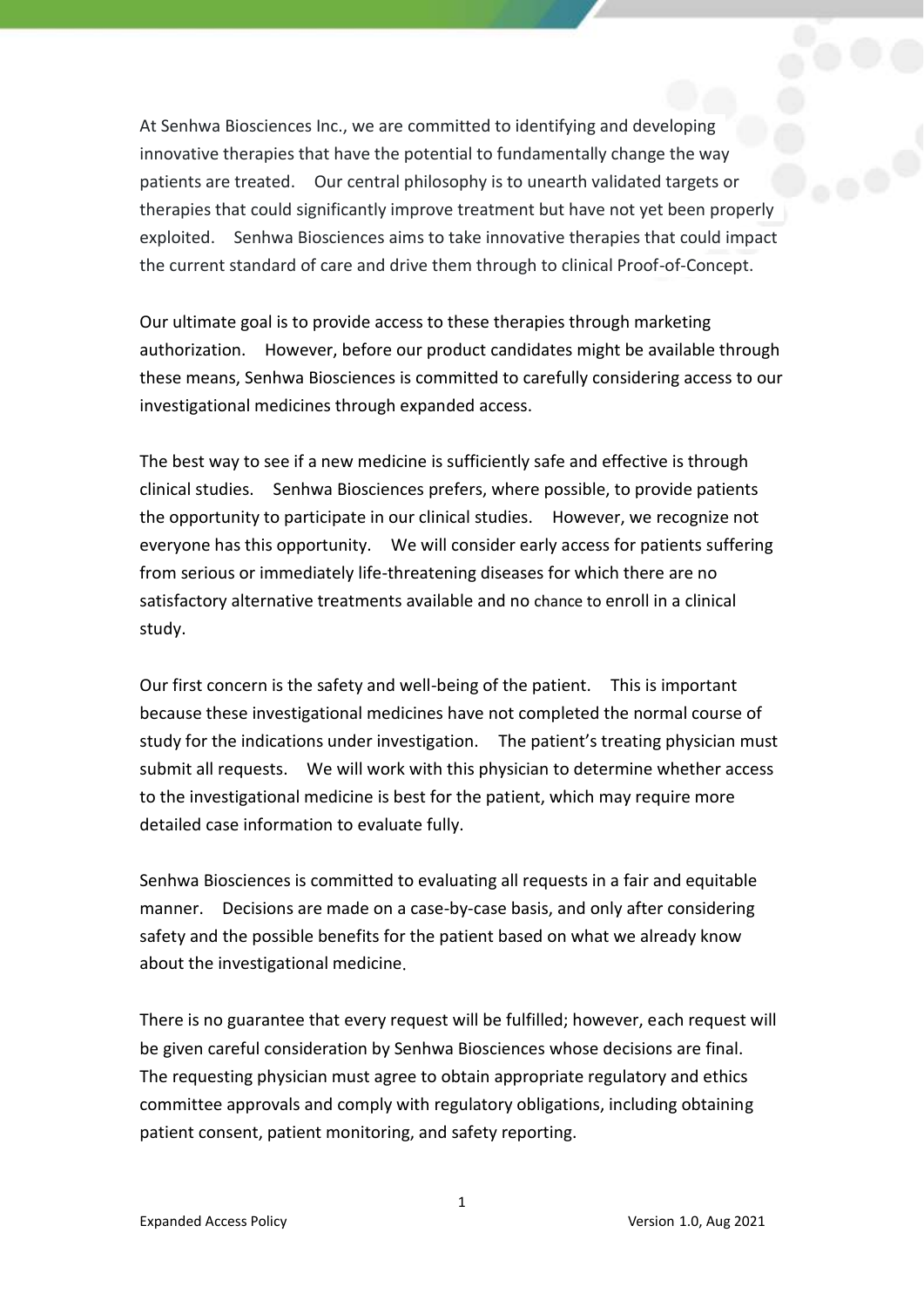## *Criteria for a Request for Expanded Access*

Where there is a possible need for patients to gain early access to a new medicine that is not generally available by prescription, Senhwa Biosciences will consider the need for early access using the following criteria:

- Where it is expected that there is a need for ongoing treatment with one of our investigational medicines, we recognize this must be through normal health services once the investigational medicine is available for prescription. As such, we will only conduct clinical studies and provide early access outside of studies in those countries where we intend to make the investigational medicine available through normal prescription channels after its approval.
- We recognize we must have a minimum level of evidence that the investigational medicine is likely to work before considering early access and must not provide an excessive risk to any patients who may receive the investigational medicine early.
- While addressing this patient's need, we will ensure that if we agree to provide early access to our investigational medicines, there is sufficient investigational medicine available to ensure the supply will not run out for those patients receiving it early or for those patients in our clinical studies. This is because we want to ensure that when providing early access, it does not prevent us from completing clinical studies and regulatory approval, leading to wider access through normal routes of prescription.
- Patient Eligibility:
	- o Suffer from a serious or immediately life-threatening disease or condition.
	- o Have undergone appropriate standard treatments without success, and no comparable or satisfactory alternative treatment is available or exists to treat the disease or condition.
	- o Are ineligible for participation in any ongoing clinical study of an investigational medicine, which includes lack of access due to geographic limitations.